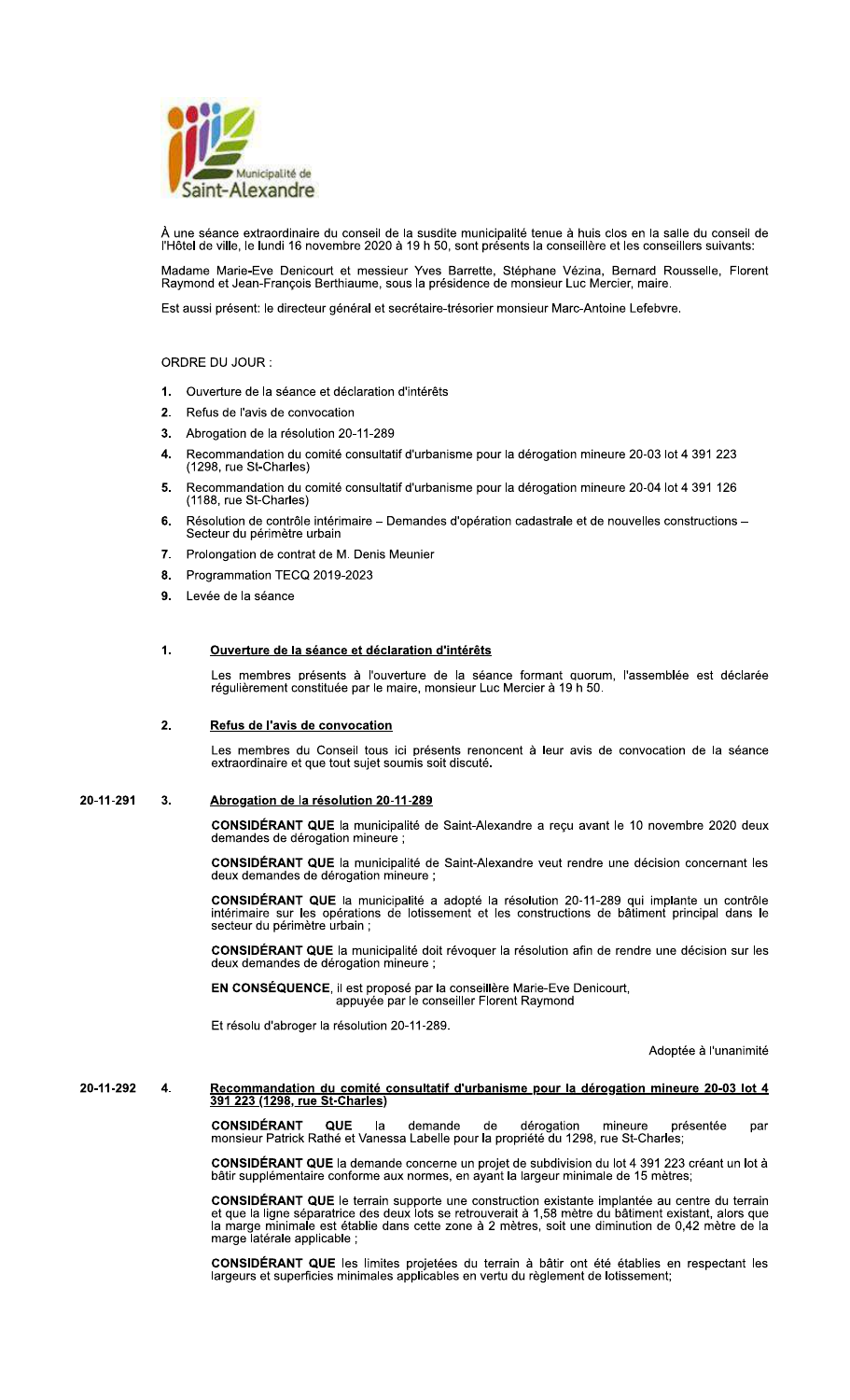CONSIDÉRANT QUE la demande ne porte pas atteinte à la jouissance de leur propriété des propriétaires voisins;

**CONSIDÉRANT** la recommandation du Comité Consultatif d'Urbanisme.

EN CONSÉQUENCE, il est proposé par le conseiller Bernard Rousselle, appuyé par le conseiller Florent Raymond et résolu:

D'accorder la dérogation mineure pour le lotissement projeté d'une partie du lot 4 391 223, ayant pour conséquence de créer une marge latérale de 1,58 mètre au bâtiment principal portant le numéro civique1298, rue St-Charl septembre 2020.

Il y a eu vote:

|                          |   | Pour Contre |
|--------------------------|---|-------------|
| Yves Barrette            | x |             |
| Stéphane Vézina          |   | х           |
| Bernard Rousselle        | x |             |
| Florent Raymond          | x |             |
| Marie-Eve Denicourt      | x |             |
| Jean-François Berthiaume |   |             |

Adoptée à majorité

## 20-11-293

# Recommandation du comité consultatif d'urbanisme pour la dérogation mineure 20-04 lot 4<br>391 126 (1188, rue St-Charles) 5.

CONSIDÉRANT QUE la demande de dérogation mineure présentée par monsieur Marc-André<br>Desjardins et Caroline Bonneau pour la propriété du 1188, rue St-Charles;

CONSIDÉRANT QUE la demande concerne un projet de subdivision du lot 4 391 126 créant un lot à bâtir supplémentaire conforme aux normes, en ayant une largeur de 15,24 mètres et une superficie de 503,6 mètres carrés;

CONSIDÉRANT QUE le terrain supporte une construction existante implantée au centre du terrain et que la ligne séparatrice des deux lots se retrouverait à 1,75 mètre du bâtiment existant, alors que<br>la marge minimale est établie dans cette zone à 2 mètres, soit une diminution de 0,25 mètre de la marge latérale applicable ;

CONSIDÉRANT QUE les limites projetées du terrain à bâtir ont été établies en respectant les largeurs et superficies minimales applicables en vertu du règlement de lotissement;

**CONSIDÉRANT QUE** les normes minimales de lotissement dans la zone sont de 15 mètres de largeur et de 400 mètres carrés de superficie;

CONSIDÉRANT QUE la demande ne porte pas atteinte à la jouissance de leur propriété des propriétaires voisins;

CONSIDÉRANT QUE la largeur du terrain à bâtir peut être réduite de 0,24 mètre pour respecter le minimum requis de 15 mètres, faisant en sorte que le bâtiment existant se retrouverait à 1,99 mètre de la ligne séparative des deux terrains, et ainsi diminuerait la dérogation à obtenir;

**CONSIDÉRANT** la recommandation du Comité Consultatif d'Urbanisme

EN CONSÉQUENCE, il est proposé par la conseillère Marie-Eve Denicourt, appuyée par le conseiller Florent Raymond et résolu:

D'accorder la dérogation mineure pour le lotissement projeté d'une partie du lot 4 391 126, ayant pour conséquence de créer une marge latérale de 1,99 mètre au bâtiment principal portant le numéro civique1188, rue St-Charl

Il y a eu vote:

|                          | Pour | Contre |
|--------------------------|------|--------|
| Yves Barrette            | x    |        |
| Stéphane Vézina          |      | x      |
| <b>Bernard Rousselle</b> | x    |        |
| <b>Florent Raymond</b>   | x    |        |
| Marie-Eve Denicourt      | x    |        |
| Jean-François Berthiaume |      | x      |
|                          |      |        |

Adoptée à majorité

### Résolution de contrôle intérimaire - Demandes d'opération cadastrale et de nouvelles<br>constructions - Secteur du périmètre urbain 20-11-294 6.

CONSIDÉRANT QUE la Municipalité de Saint-Alexandre est en réflexion afin de modifier le Plan d'urbanisme (PU) pour le secteur du périmètre urbain afin d'adresser les enjeux de redéveloppement urbain:

**CONSIDÉRANT QUE** la Municipalité de Saint-Alexandre est également en réflexion concernant son service de distribution de l'eau potable dans son périmètre urbain ;

CONSIDÉRANT QUE toute demande relative à une opération cadastrale ou de nouvelle construction de bâtiment principal peut compromettre la démarche de vision de développement du secteur du périmètre urbain ;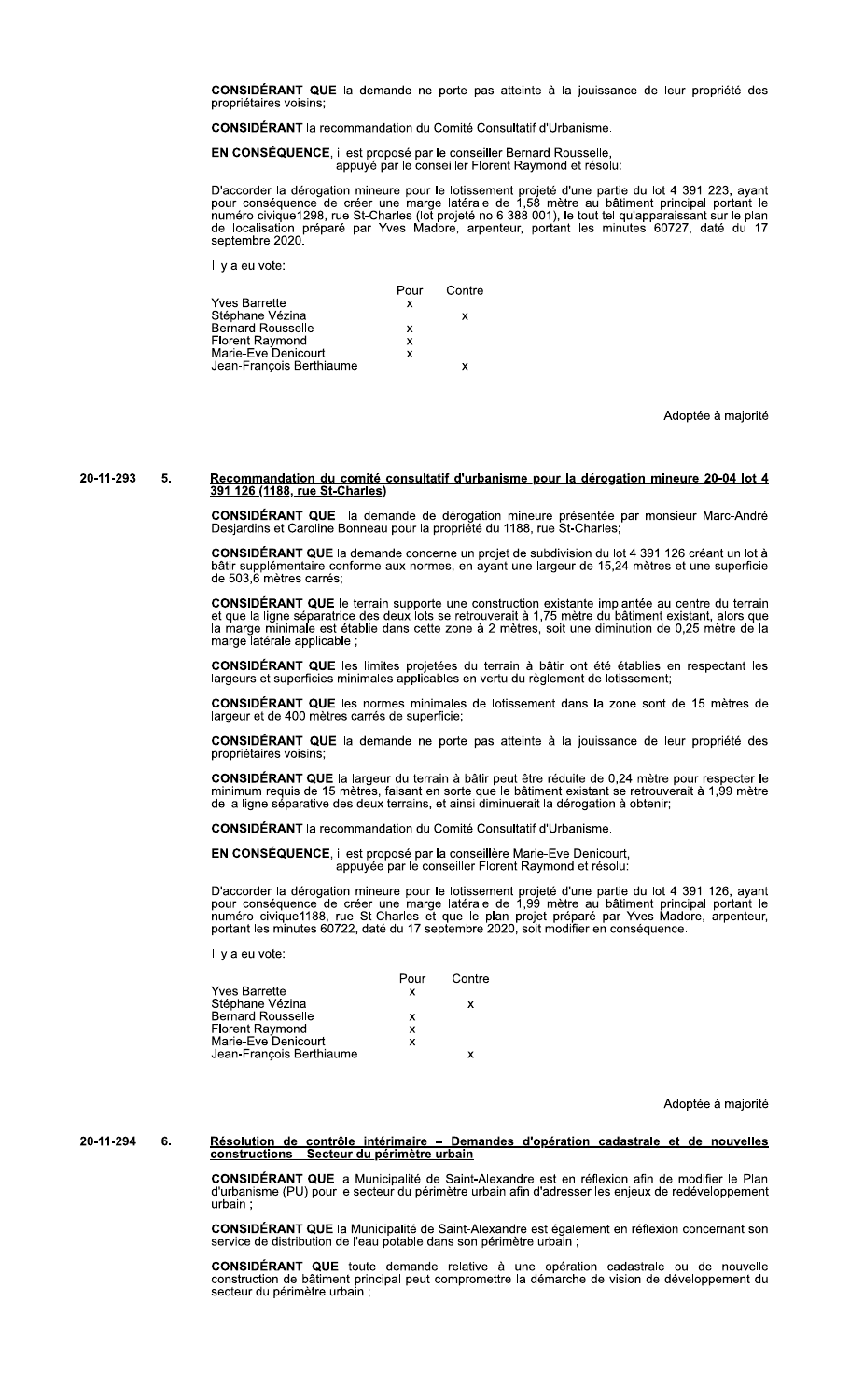CONSIDERANI C

**CONSEQUENCE**, il est propose par le conseiller Jean-François Berthlaume, appuyé par le conseiller Yves Barrette

**CONSIDÉRANT QU'**en vertu de l'article 112 de la *Loi sur l'aménagement et l'urbanisme*, une<br>municipalité peut adopter une résolution de contrôle intérimaire ;<br>**EN CONSÉQUENCE**, il est proposé par le conseiller Jean-Franço Et resolu d'adopter la resolution de controle interimaire affh d'interdire toute demandé relative à une **CONSIDÉRANT QU'en** vertu de l'article 112 de la *Loi sur l'aménagement et l'urbanisme*, une<br>municipalité peut adopter une résolution de contrôle intérimaire ;<br>**EN CONSÉQUENCE**, il est proposé par le conseiller Vees Barret

# [\]^^][\_` abcdcefghice jk lcehbgh jk mM kein mkoeikb

CONSIDERANT QUE la municipalite de Saint-Alexandre a procede a l'embauche de M. Denis<br>Meunier à titre de directeur général par intérim pour un mandat de trois mois en vertu de la resolution 20-08-194 ;

**CONSIDERANT QUE le contrat de M. Meunier vient a echeance le 17 novembre prochain** ;

CONSIDERANT QUE depuis la nomination de M. Marc-Antoine Lefebvre a titre de directeur general<br>et secrétaire-trésorier, M. Meunier occupe la fonction de directeur général adjoint par intérim ;

CONSIDERANT QUE la municipalité de Saint-Alexandre desire preserver les services de M.  $m$ eunier pour la duree d'un mois additionnel afin d'alder a la preparation budgetaire ;

EN CONSEQUENCE, il est propose par le conseiller Stephane Vezina,<br>appuyé par le conseiller Yves Barrette

Et résolu:

DE prolonger le contrat de M. Denis Meunier pour la durée d'un mois, soit jusqu'au 17 décembre  $2020:$ 

DE maintenir les termes prévus par le contrat de travail de M. Denis Meunier :

DE payer les frais de 185\$ additionnel, plus les taxes applicables, à la FQM pour la prolongation d'un mois :

DE transmettre la copie de la présente résolution à la FQM.

Adoptée à l'unanimité

### $8<sub>1</sub>$ 20-11-296 8. <u>Programmation IECQ 2019-2023</u>

ATTENDU QUE la municipalite de Saint-Alexandre a pris connaissance du Guide relatif aux<br>modalités de versement de la contribution gouvernementale dans le cadre du Programme de la taxe  $\overline{\text{s}}$ ur l'essence et de la contribution du Quebec (TECQ) pour les années 2019 à 2023 ;

AI IENDU Q ATTENDU QUE la municipalite doit respecter les modalites de ce guide qui s'appliquent à elle pour<br>recevoir la contribution gouvernementale qui lui a été confirmée dans une lettre de la ministre des Affaires municipales et de l'Habitation ;

EN CONSEQUENCE, il est propose par le consellier Jean-françois Berthiaume,<br>appuyé par la conseillère Marie-Eve Denicourt

Et résolu :

QUE la municipalité s'engage à respecter les modalités du quide qui s'appliquent à elle ;

QUE la municipalite s'engage a etre la seule responsable et a degager le gouvernement du Canada et le gouvernement du Quebec de meme que leurs ministres, nauts fonctionnaires, employes et<br>mandataires de toute responsabilité quant aux réclamations, exigences, pertes, dommages et coûts de toutes sortes ayant comme fondement une biessure infligee à une personne, le deces de celle-ci,<br>des dommages causés à des biens ou la perte de biens attribuable à un acte délibéré ou négligent decoulant directement ou indirectement des investissements realises au moyen de l'aide financiere<br>obtenu dans le cadre du programme de la TECQ 2019-2023 ;

QUE la municipalite approuve le contenu et autorise l'envoi au ministere des Affaires municipales et de l'Habitation de la programmation de travaux n<sup>o</sup> 1 ci-jointe et de tous les autres documents exigés par le Ministere en vue de recevoir la contribution gouvernementale qui lui a ete confirmee dans une<br>lettre de la ministre des Affaires municipales et de l'Habitation ;

QUE la municipalite s'engage a atteindre le seuli minimal d'immobilisations qui lui est impose pour rensemble des cinq annees du programme ;

QUE la municipalité s'engage à informer le ministère des Affaires municipales et de l'Habitation de toute modification qui sera apportée à la programmation de travaux approuvée par la présente résolution;

QUE la municipalité atteste par la présente résolution que la programmation de travaux n<sup>o</sup> 1 ci-jointe comporte des coûts réalisés véridiques et reflète les prévisions de coûts des travaux admissibles.

Adoptée à l'unanimité